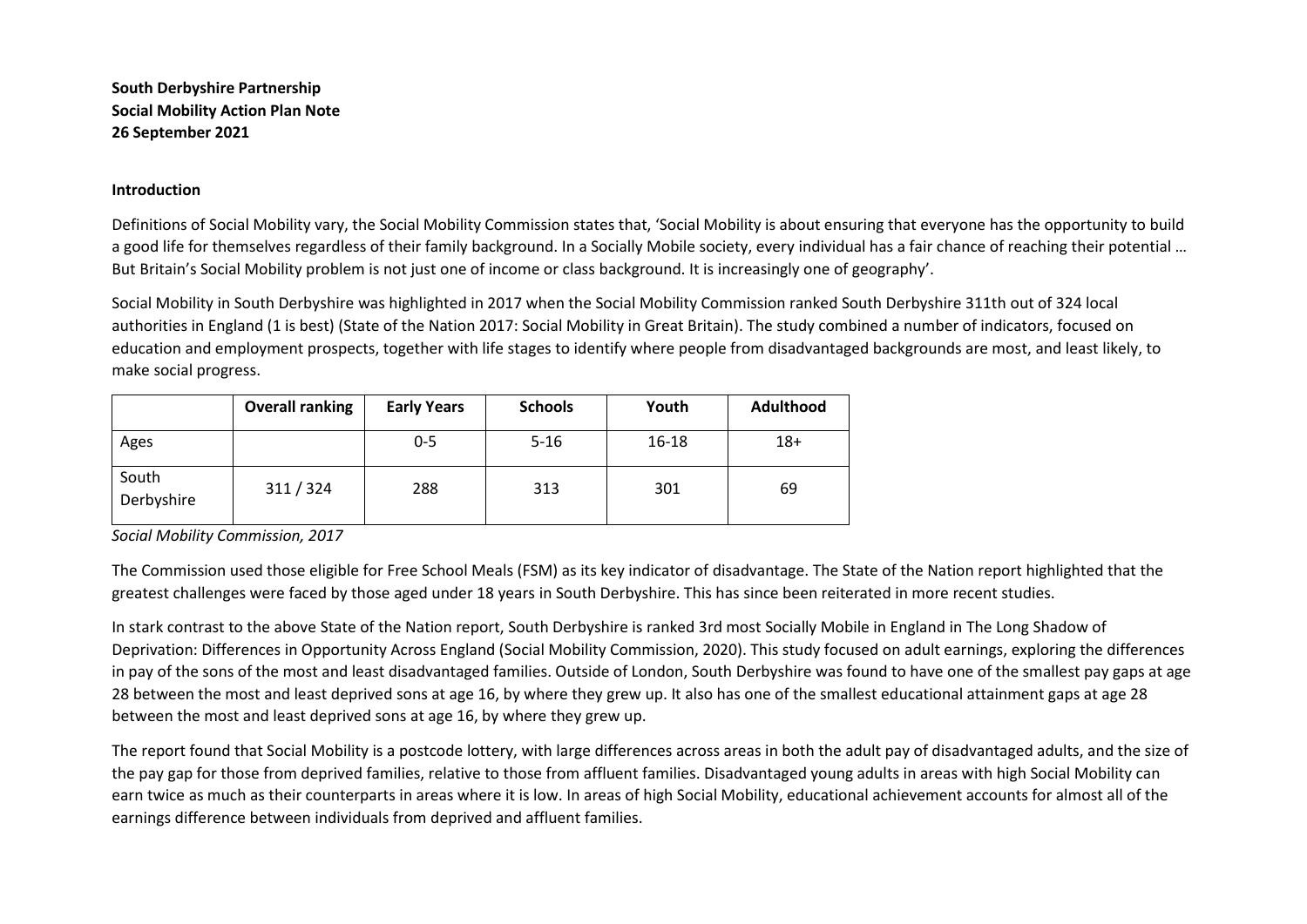The Social Mobility Commission has identified a range of important Social Mobility factors, including the following:

Equipping people with skills and capabilities:

- Hard skills (eg. literacy, numeracy);
- Non-cognitive skills (eg. resilience, motivation, confidence, aspirations) believed to be increasingly important; and,
- Parental and community influences (eg. gaps in education attainment appear early in life).

Equal opportunities to get jobs, regardless of socio-economic background, gender or race:

- Admissions and recruitment biases (eg. race, gender);
- Understanding of opportunities (eg. career paths; access to information; moving to good school catchments); and,
- Networks and peer group norms (eg. family or social circle; finding work experience).

Notably, the Commission found no direct correlation between an area's affluence and its ability to sustain high levels of Social Mobility.

The South Derbyshire Partnership has undertaken research to explore Social Mobility issues in the area, led by a number of the partner organisations including Derbyshire County Council, South Derbyshire CVS, South Derbyshire District Council and the University of Derby. This included consultation with a much wider group of organisations from the public, private and voluntary/community sectors. The aim has been to establish the nature of the issue in South Derbyshire, current activity and the potential for additional interventions.

# **The emerging focus for South Derbyshire**

- Issues affect younger age groups not adults; The area's rapid population growth may be a factor in this;
- A relatively small group of children and young people face a high level of disadvantage compared to others in the area; This is likely to include issues of school readiness;
- Focus is households with children eligible for Free School Meals due to low incomes; Issues of complex lifestyles amongst household members;
- Geographic concentration, with a focus on the Swadlincote urban core;
- Challenges in school performance attendance, attainment and progression;
- Issues are more prevalent amongst boys than girls; and,
- COVID-19 may have exacerbated existing issues (eg. due to household debt, digital exclusion).

In 2018, 1,233 young people were eligible for Free School Meals in South Derbyshire, a rate of 10.5% (England average 14.1%). In the Electoral Divisions covering the Swadlincote urban core, rates are closer to or above the national average.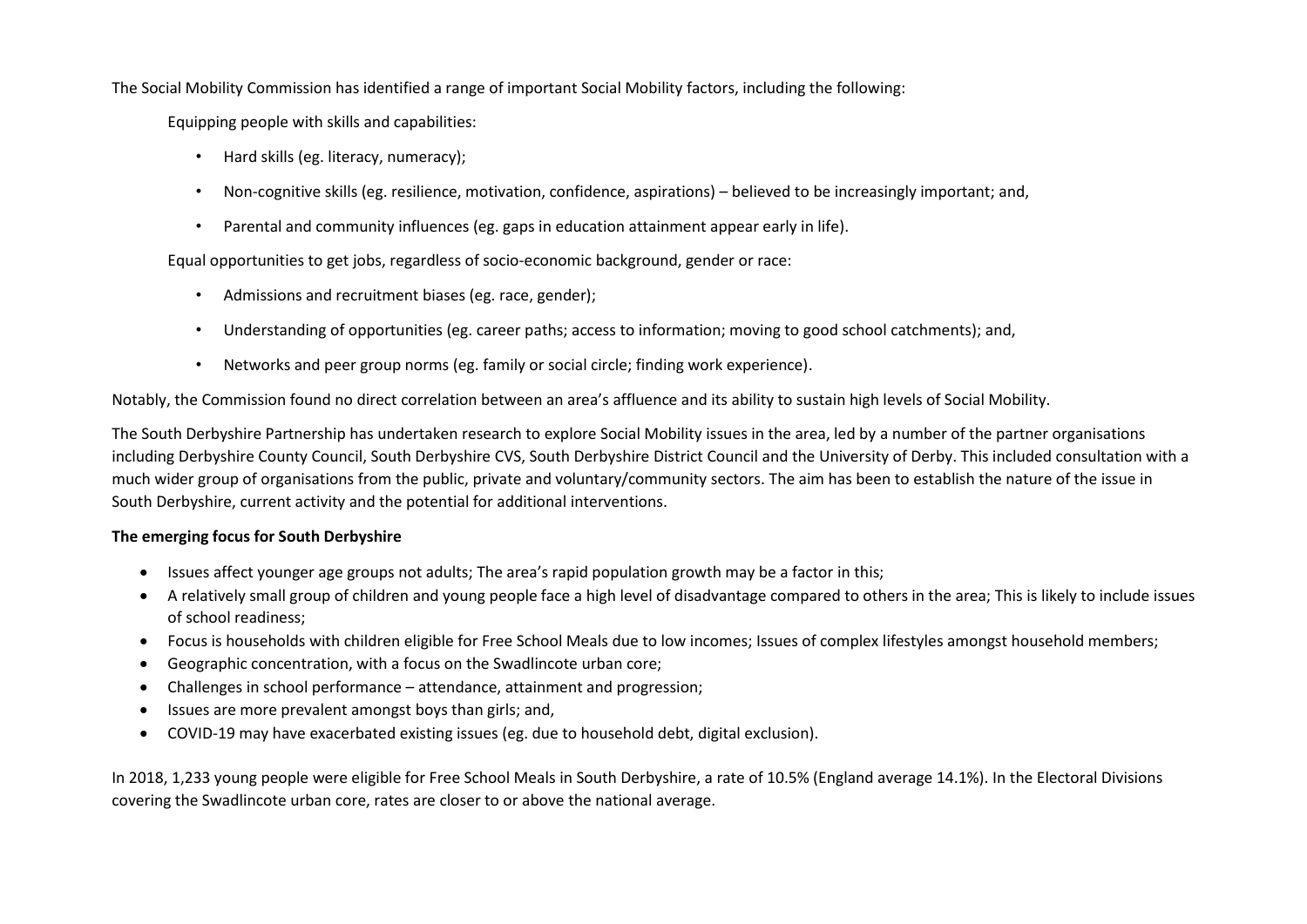# **Three areas for action**

Social Mobility is inherently multi-faceted. There are many issues that if addressed could positively contribute to greater Social Mobility. There are other aspects that are performing well and where that performance needs to be maintained (eg. access to a range of employment opportunities). Partner organisations are already undertaking activities that should contribute to raising Social Mobility, but the impact may not be seen in the short term.

This Action Plan needs to specifically target the disadvantaged groups/areas and focus on the gaps in activity and areas of underperformance. Three key interventions are proposed that would be mutually supportive/reinforcing:

# **EDUCATION**

**Improving the educational achievements of the disadvantaged group** 

# **ASPIRATION**

**Raising the aspirations of the disadvantaged group** 

# **ADVOCATION**

**Maximising the uptake of the support available to the disadvantaged group households** 

*Do you agree with this description of Social Mobility in South Derbyshire? Does it reflect your understanding of the issues? Do you agree with the suggested focus for activity?*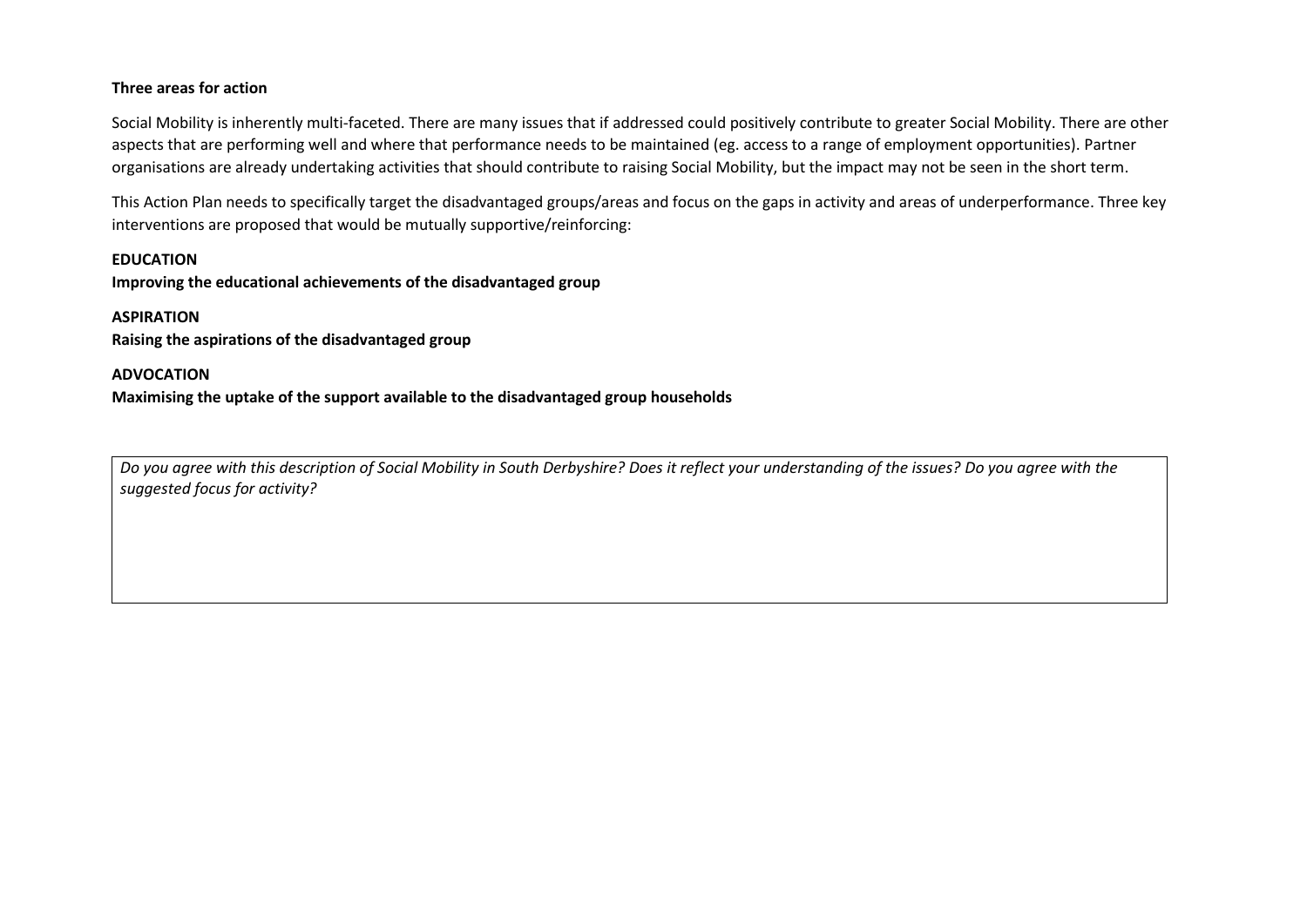# **EDUCATION**

#### **Issue**

The study Lost Learning: Why We Need to Level up Education (Onward and New Schools Network, 2021) explored regional disparities and found that families in some areas have little chance of securing access to a Good or Outstanding school. South Derbyshire was identified as the worst performing area where pupils have a 1 in 3 chance of attending an underperforming primary school and a 100% chance of attending an underperforming secondary school. Taking a three-year average of 1998-2000 and 2017-2019, the county of Derbyshire dropped 74 places from 40<sup>th</sup> to 124<sup>th</sup> in GCSE attainment.

| <b>South Derbyshire</b>   | Bottom 20 local authorities by share of pupils | Bottom 20 local authorities for share of pupils |  |  |  |
|---------------------------|------------------------------------------------|-------------------------------------------------|--|--|--|
|                           | attending underperforming primary schools      | attending underperforming secondary schools     |  |  |  |
| Rank of local authorities | 7 <sup>th</sup>                                | 1st                                             |  |  |  |
|                           | Lowest                                         | Lowest                                          |  |  |  |
| Share of pupils           | 32%                                            | 100%                                            |  |  |  |

*Ofsted Inspection Data 2019, Onward analysis* 

Research by the Social Mobility Commission highlights the following:

- The early years of a child's life have a lasting impact; And have the greatest impact on their development.
- Parenting and home support matter more than external opportunities at this stage.
- Deprived areas do not consistently underperform on the Early Years indicators.
- Key factors include: High quality pre-school settings; Effective promotion and use of early education; Integration of health and education services; Uptake of the free early education offer for 2-year-olds; and, Availability of good parenting programmes.
- Educational attainment is linked to social disadvantage and place; The attainment gap between disadvantaged and better off pupils, which starts in the early years, widens during a child's schooling.
- Key factors include: Attending a good/outstanding secondary school; High quality teaching; Secondary school teacher turnover; Pupil-teacher ratios; Increasing importance of developing soft skills such as teamwork; Links to other schools and to employers; and, Levels of pupil funding/investment in facilities.

#### **Measure**

The Department for Education measures school readiness by the proportion of children eligible for Free School Meals achieving a 'good level of development' at the end of the Early Years Foundation Stage (from birth to five years). In 2016/17 this proportion was 71.9% for South Derbyshire,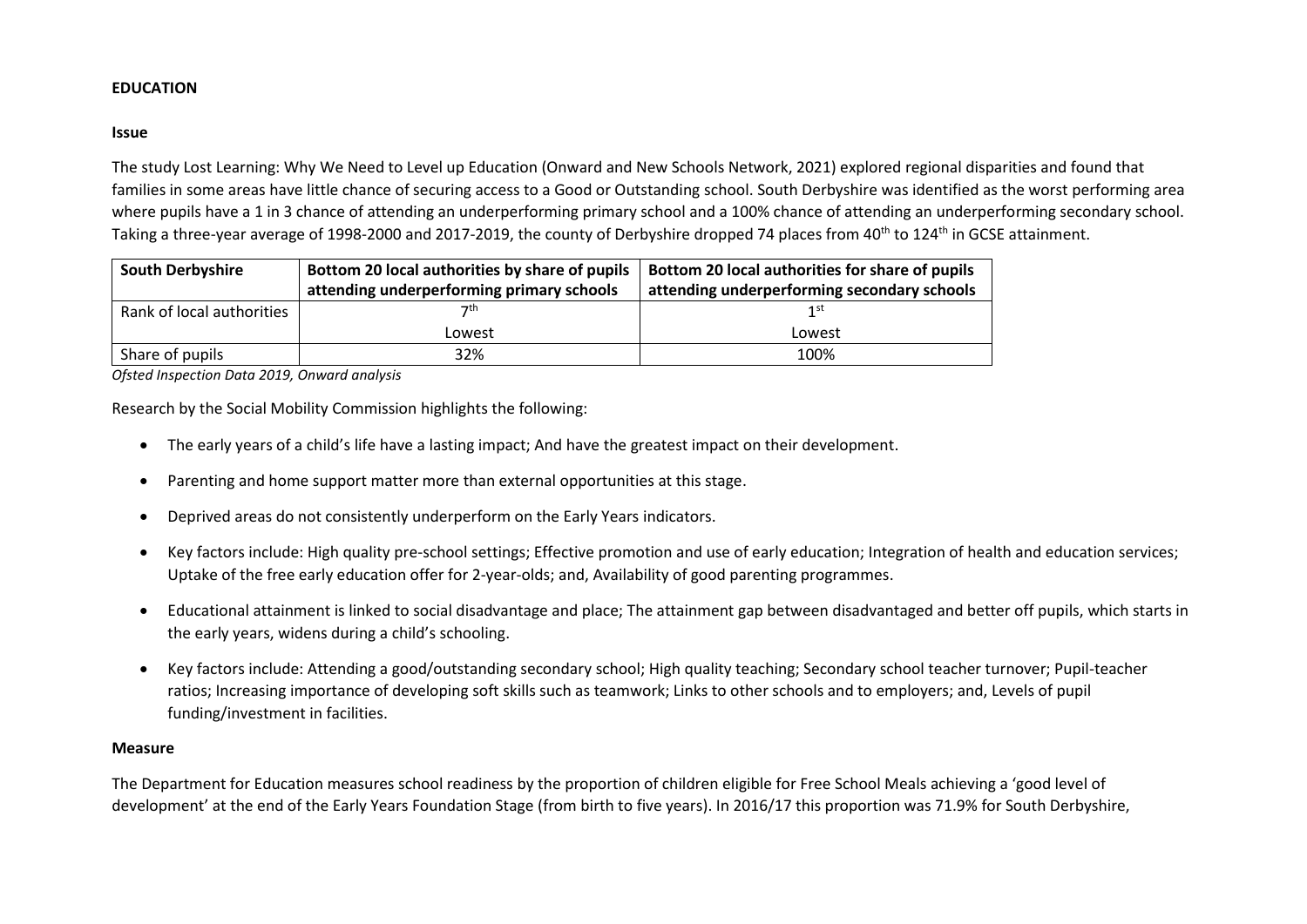compared with 70.7% for England. Rates are below the national average for some of the Electoral Divisions covering the Swadlincote urban core.

Childcare and Early Education Performance; Note date of inspection.

| Pre-school/Day Nursery/Out-of-School Care/Nursery School/School with Nursery | <b>Overall Effectiveness</b>       |
|------------------------------------------------------------------------------|------------------------------------|
| Little Stars, Swadlincote                                                    | Good (2007)                        |
| Bramblewood Day Nursery, Swadlincote                                         | <b>Requires Improvement (2021)</b> |
| Chuckle Bunnies Day Nursery, Swadlincote                                     | Good (2018)                        |
| Church Gresley Playgroup T/A Church Gresley Pre-School                       | Good (2017)                        |
| Our Monkey Club CIC, Swadlincote                                             | N/A                                |
| The Honey Pots Day Nursery, Swadlincote                                      | Good (2018)                        |
| One and All After School Club, Swadlincote                                   | Good (2018)                        |
| Midway Preschool                                                             | Good (2016)                        |
| Little Cherubs School Club, Church Gresley                                   | N/A                                |
| Little Cherubs, Swadlincote                                                  | Good (2018)                        |
| <b>Woodville Community Pre-School</b>                                        | Good (2017)                        |
| Woodville Day Nursery and Pre-School                                         | Outstanding (2017)                 |
| Whacky Kids Club, Woodville                                                  | Met (2020)                         |
| Little Butterflies Woodville Pre-School                                      | Good (2017)                        |
| <b>Woodville Schools Federation Holiday Provision</b>                        | N/A                                |
| Boomerangs - The Newhall Day Nursery                                         | Good (2017)                        |
| Little Lambs Childcare at Cadley Hill                                        | Good (2019)                        |
| <b>Tiny Blessings Day Nursery</b>                                            | N/A                                |
| Little Angels Pre-School Ltd, Swadlincote                                    | Good (2017)                        |

*N/A – new registration* 

*Ofsted*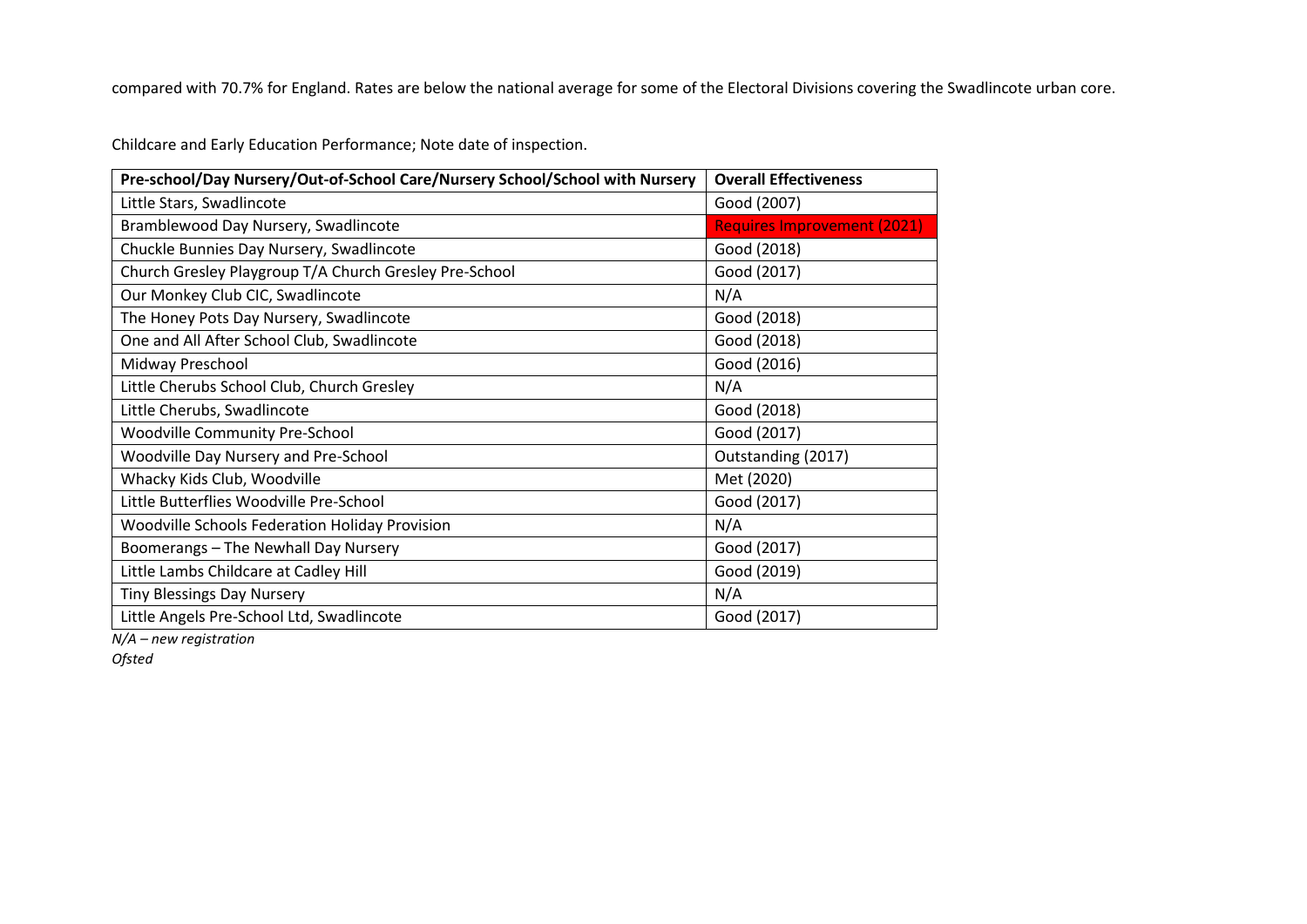Primary School Performance (Data is for 2018/19 unless stated); Note date of inspection.

| South<br><b>Derbyshire</b><br>Primary<br><b>School</b> | <b>Ofsted rating</b>                         | % pupils<br>meeting<br>expected<br>standard in<br>reading,<br>writing and<br>maths | % pupils<br>meeting<br>expected<br>standard in<br>reading,<br>writing and<br>maths<br>(disadvantaged<br>pupils) | <b>Progress score</b><br>in reading<br>(disadvantaged<br>pupils) | <b>Progress score</b><br>in writing<br>(disadvantaged<br>pupils) | <b>Progress score</b><br>in maths<br>(disadvantaged<br>pupils) | Average score<br>in reading<br>(disadvantaged<br>pupils) | Average score<br>in maths<br>(disadvantaged<br>pupils) | Absence | Persistent<br>absence |
|--------------------------------------------------------|----------------------------------------------|------------------------------------------------------------------------------------|-----------------------------------------------------------------------------------------------------------------|------------------------------------------------------------------|------------------------------------------------------------------|----------------------------------------------------------------|----------------------------------------------------------|--------------------------------------------------------|---------|-----------------------|
| Belmont                                                | Good (2017)                                  | 49%                                                                                | 55%                                                                                                             | $-1.2$                                                           | 1.8                                                              | $-1.8$                                                         | 100                                                      | 101                                                    | 4.7%    | 9.9%                  |
| Eureka                                                 | Good (2018)                                  | 53%                                                                                | 22%                                                                                                             | $-3.6$                                                           | $-2.5$                                                           | $-4.9$                                                         | 98                                                       | 97                                                     | 4.3%    | 9.4%                  |
| Woodville<br>CofE                                      | <b>Requires</b><br>Improvement (2019)        | 50%                                                                                | 30%                                                                                                             | $-2.6$                                                           | $-3.9$                                                           | $-3.1$                                                         | 98                                                       | 99                                                     | 3.8%    | 8%                    |
| Springfield                                            | Not available                                | 46%                                                                                | 41%                                                                                                             | $-2.6$                                                           | $-0.3$                                                           | $-1.3$                                                         | 98                                                       | 100                                                    | 4.2%    | 10.2%                 |
| St Edwards<br>Catholic                                 | Good (2019)                                  | 79%                                                                                | N/K                                                                                                             | N/K                                                              | N/K                                                              | N/K                                                            | N/K                                                      | N/K                                                    | 3.4%    | 4.7%                  |
| Elmsleigh                                              | <b>Requires</b><br><b>Improvement (2019)</b> | N/A                                                                                | N/A                                                                                                             | N/A                                                              | N/A                                                              | N/A                                                            | N/A                                                      | N/A                                                    | 7.3%    | 18.6%                 |
| Church<br>Gresley                                      | Good (2017)                                  | N/A                                                                                | N/A                                                                                                             | N/A                                                              | N/A                                                              | N/A                                                            | N/A                                                      | N/A                                                    | 4.2%    | 6.5%                  |
| Pennine Way                                            | Good (2019)                                  | 65%                                                                                | 44%                                                                                                             | $-2.8$                                                           | $-4$                                                             | $-2.2$                                                         | 102                                                      | 103                                                    | 3.6%    | 5.5%                  |
| St George's<br>CofE                                    | Good (2019)                                  | 70%                                                                                | N/K                                                                                                             | N/K                                                              | N/K                                                              | N/K                                                            | N/K                                                      | N/K                                                    | 3.4%    | 3.4%                  |
| Hartshorne<br>CofE                                     | Good (2018)                                  | 94%                                                                                | 100%                                                                                                            | 9                                                                | 2.9                                                              | 3.3                                                            | 112                                                      | 107                                                    | 4.8%    | 12.2%                 |
| Fairmeadows                                            | Good (2019)                                  | 77%                                                                                | 56%                                                                                                             | $-5.4$                                                           | $-3.1$                                                           | $-1$                                                           | 101                                                      | 106                                                    | 3.7%    | 8.2%                  |
| Newhall<br>Infant                                      | Good (2018)                                  | N/A                                                                                | N/A                                                                                                             | N/A                                                              | N/A                                                              | N/A                                                            | N/A                                                      | N/A                                                    | 3.9%    | 6%                    |
| Newhall<br>Junior                                      | <b>Requires</b><br><b>Improvement (2018)</b> | 59%                                                                                | 56%                                                                                                             | $-1.5$                                                           | $\overline{0}$                                                   | $-2.6$                                                         | 102                                                      | 102                                                    | 3.9%    | 9.8%                  |
| Stanton                                                | Good (2017)                                  | 65%                                                                                | 67%                                                                                                             | $-2.3$                                                           | $-1$                                                             | $-3.5$                                                         | 102                                                      | 101                                                    | 4.7%    | 6.9%                  |
| England                                                |                                              | 65%                                                                                | 71%                                                                                                             | 0.3                                                              | 0.3                                                              | 0.4                                                            | 105                                                      | 106                                                    | 4%      | 8.2%                  |

*Ofsted, 2018/19 data unless stated* 

*N/K = Data suppressed if less than 5 pupils* 

*N/A = School undergoing change eg. becoming Academy and past data not available*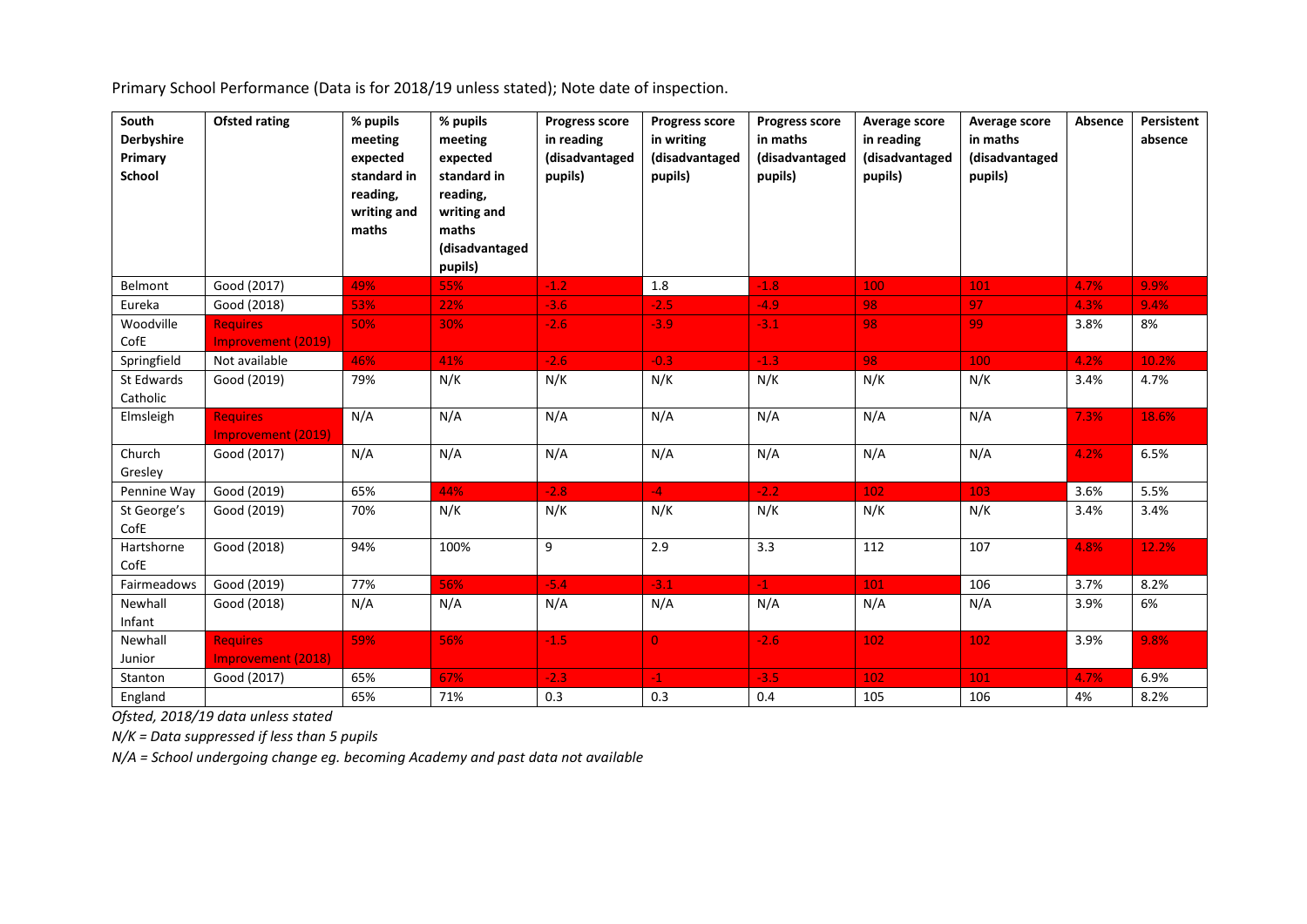Secondary School Performance (Data is for 2018/19 unless stated); Note date of inspection.

| South<br><b>Derbyshire</b><br>Secondary<br><b>School</b> | <b>Ofsted rating</b>                            | Progress 8 -<br><b>Progress</b><br>description<br>(KS2-4<br>across 8<br>subjects) | Progress 8 -<br>School<br>disadvantaged<br>pupils<br>progress score | Percentage<br>achieving Grade<br>4 or above in<br><b>English and</b><br>Maths (~GCSE C<br>or above) | <b>Attainment 8</b><br>score (Eight<br>qualifications<br>including<br><b>English and</b><br>Maths) | <b>Attainment 8</b><br>disadvantaged<br>pupils (Eligible<br>for FSM) | Absence | Persistent<br>absence | In education or<br>employed for 2 terms<br>after KS4 (2017 school<br>leavers) -<br>disadvantaged pupils | Average<br>Level 3<br>result (eg<br>A level) |
|----------------------------------------------------------|-------------------------------------------------|-----------------------------------------------------------------------------------|---------------------------------------------------------------------|-----------------------------------------------------------------------------------------------------|----------------------------------------------------------------------------------------------------|----------------------------------------------------------------------|---------|-----------------------|---------------------------------------------------------------------------------------------------------|----------------------------------------------|
| Burton and SD<br>College                                 | Good<br>(2017)                                  | N/A                                                                               | N/A                                                                 | N/A                                                                                                 | N/A                                                                                                | N/A                                                                  | N/K     | N/K                   | N/A                                                                                                     | 27.71                                        |
| Granville<br>Academy                                     | <b>Requires</b><br>Improvement<br>(2015)        | $-0.16$<br>(Average)                                                              | $-0.45$                                                             | 67%                                                                                                 | 43.0                                                                                               | 35.2                                                                 | 6.8%    | 18.5%                 | 90%                                                                                                     | N/A                                          |
| The Pingle<br>Academy                                    | <b>Requires</b><br>Improvement<br>(2015)        | 0.11<br>(Average)                                                                 | $-0.33$                                                             | 65%                                                                                                 | 43.1                                                                                               | 31.4                                                                 | 6%      | 14.9%                 | 92%                                                                                                     | 28.86                                        |
| William Allitt<br>School                                 | <b>Requires</b><br><b>Improvement</b><br>(2018) | $-0.58$<br>(Well below<br>average)                                                | $-0.97$                                                             | 58%                                                                                                 | 40.2                                                                                               | 29.8                                                                 | 5.7%    | 12.3%                 | 87%                                                                                                     | N/A                                          |
| England state<br>funded schools<br>average               |                                                 |                                                                                   | 0.13                                                                | 65%                                                                                                 | 46.7                                                                                               | 50.3                                                                 | 5.5%    | 13.7%                 | 96%                                                                                                     | 30.16                                        |

*Ofsted, 2018/19 unless stated* 

# **Action**

Aim: Schools in the area to have raised attainment to exceed the England average, especially for disadvantaged pupils.

Target: Key age groups for intervention – pre-school and early years of secondary school

*Do you agree with this assessment of the educational issues in South Derbyshire? What age groups do you think should be the target for intervention? Is this support already being provided or are additional actions needed to raise educational attainment?*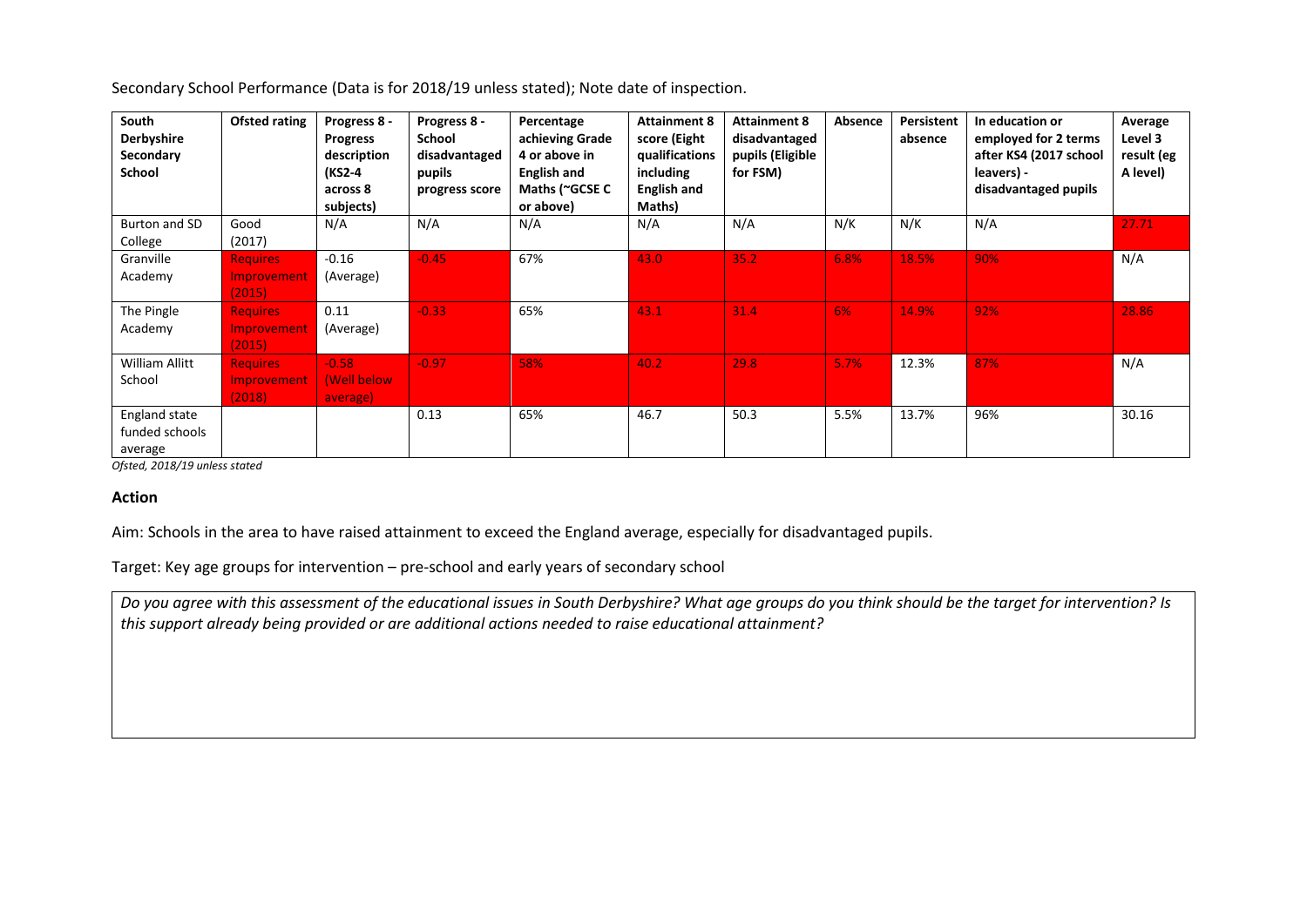# **ASPIRATION**

# **Issue**

Research undertaken by the Social Mobility Commission has highlighted that:

- The years following school are critical for Social Mobility this is when young people make key choices about their life; Those who struggle to make the transition from school to work often face lifelong difficulties.
- Rural isolation limits access to Further/Higher Education and a range of inspiration and support activities from employers, universities and charities; And restricts choice for low-income youngsters who wish to live at home while studying.
- Key factors include: Availability of good careers support disadvantaged pupils have lesser access to informal networks and work experience; Access to higher level apprenticeships and larger employers, and so entry level jobs; Labour market preparation at school; and, Pursuing higher qualifications which typically lead to greater job security and Social Mobility.
- Higher barriers face youngsters in older industrial towns, especially deprived mining and manufacturing communities, leading to narrower aspirations.

The South Derbyshire Partnership worked with the University of Derby to undertake an attitudinal survey in 2019. Year 7 pupils (Aged 11-12) at The Pingle Academy completed a questionnaire to elicit their views. The findings included the following:

- a slightly higher number of girls than boys felt they were motivated to attend and work hard at school, and that GCSEs were important to their future;
- a higher proportion of boys than girls felt that their parents thought it was important they performed well in their GCSEs;
- whilst the vast majority were keen to get a job, results were less strong with respect to the type of job;
- a significant proportion were uncertain who they could talk to about careers and jobs;
- a significantly higher proportion of girls than boys were keen to continue into sixth form, college and university; A greater proportion of boys placed more important on earning money; and,
- family members and celebrities were the main influences.

Children and young people can benefit from access to opportunities that could help them grow in confidence, expand their understanding of the wider world, and develop both their career aspirations and understanding of how to realise them. A lack of "social capital" can have a number of consequences, including disengagement from education, low confidence and social alienation, and may be reflected in higher than average unauthorised absence rates among children. This can be addressed by, for example, providing students with diverse and engaging extra curricular activities and greater engagement with employers.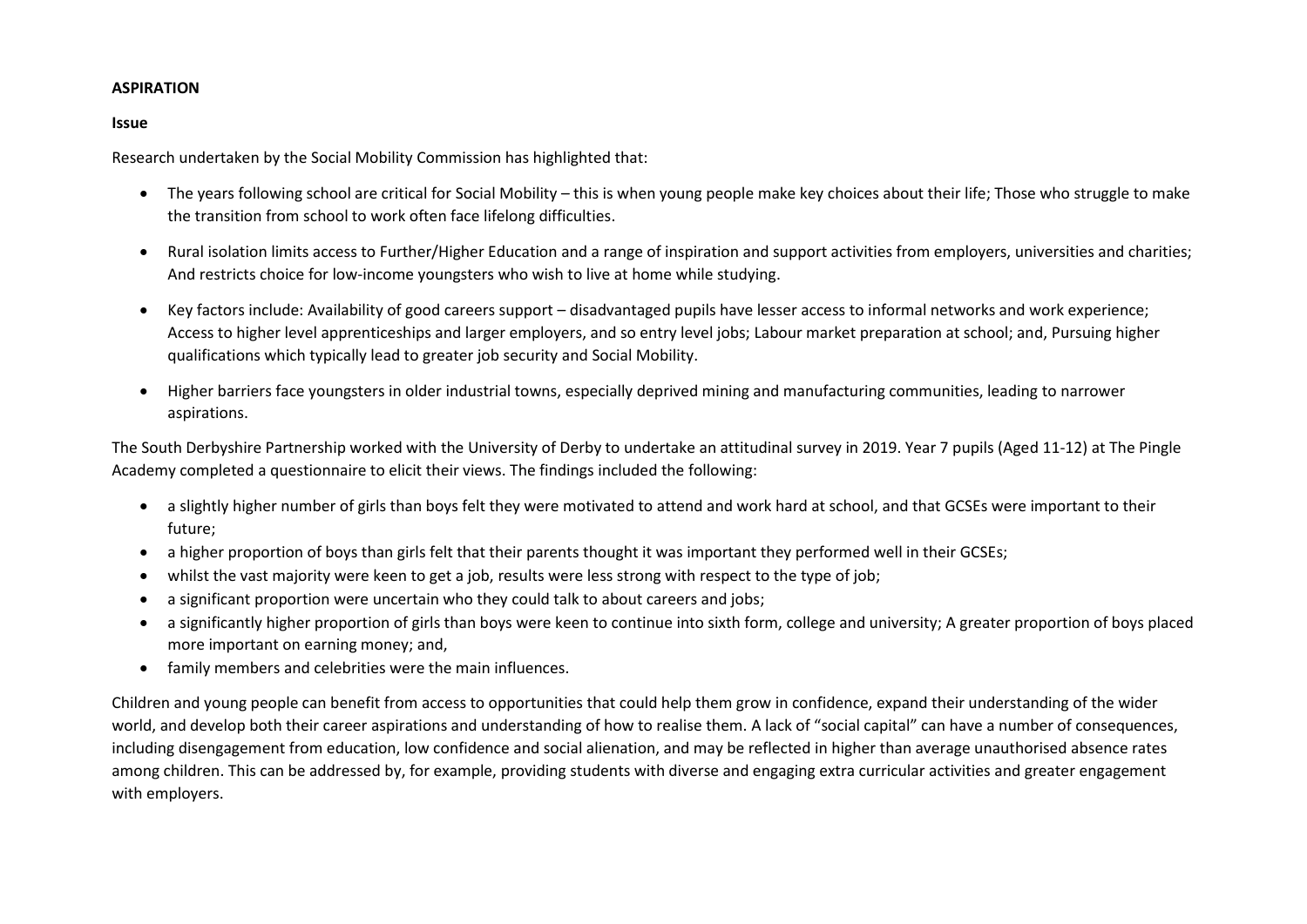Every young person needs high quality career guidance to make informed decisions about their future. Good career guidance is a necessity for Social Mobility: those young people without significant social capital or home support to draw upon have the most to gain from high quality career guidance. The 'Gatsby Benchmarks' serve as a framework for improvement in careers provision and have been adopted as part of the Government's careers strategy and statutory guidance for schools and colleges. In addition, the Careers and Enterprise Company now supports the implementation of the Benchmarks in schools and colleges with a national network of support, resources and targeted funding.

# **Measure**

There are eight Benchmarks of good career guidance, against which the progress of secondary schools is assessed. Activities during the pandemic have been significantly restricted.

|    | <b>Gatsby Benchmark</b>                            | <b>Progress towards Benchmarks at November</b><br>2020 for South Derbyshire (five schools) |
|----|----------------------------------------------------|--------------------------------------------------------------------------------------------|
|    | A stable careers programme                         | 20%                                                                                        |
| 2. | Learning from career and labour market information | 40%                                                                                        |
| 3. | Addressing the needs of each pupil                 | 0%                                                                                         |
| 4. | Linking curriculum learning to careers             | 20%                                                                                        |
| 5. | Encounters with employers and employees            | 40%                                                                                        |
| 6. | <b>Experience of workplaces</b>                    | 40%                                                                                        |
| 7. | Encounters with Further and Higher Education       | 40%                                                                                        |
| 8. | Personal guidance                                  | 80%                                                                                        |

*Data from D2N2 Local Enterprise Partnership* 

In 2016/17, the proportion of obese children at Year 6 (Ages 10 – 11) was 18.6% for South Derbyshire, compared with 19.1% for England. Figures for some of the Electoral Divisions covering the Swadlincote urban core are above the national average whilst others are below.

# **Action**

Aim: Career provision in the area is performing at a level above the national average, with a particular focus on disadvantaged pupils.

*Do you agree with this assessment of the aspirational issues in South Derbyshire? What age groups do you think should be the target for intervention? Is this support already being provided or are additional actions needed to raise aspirations?*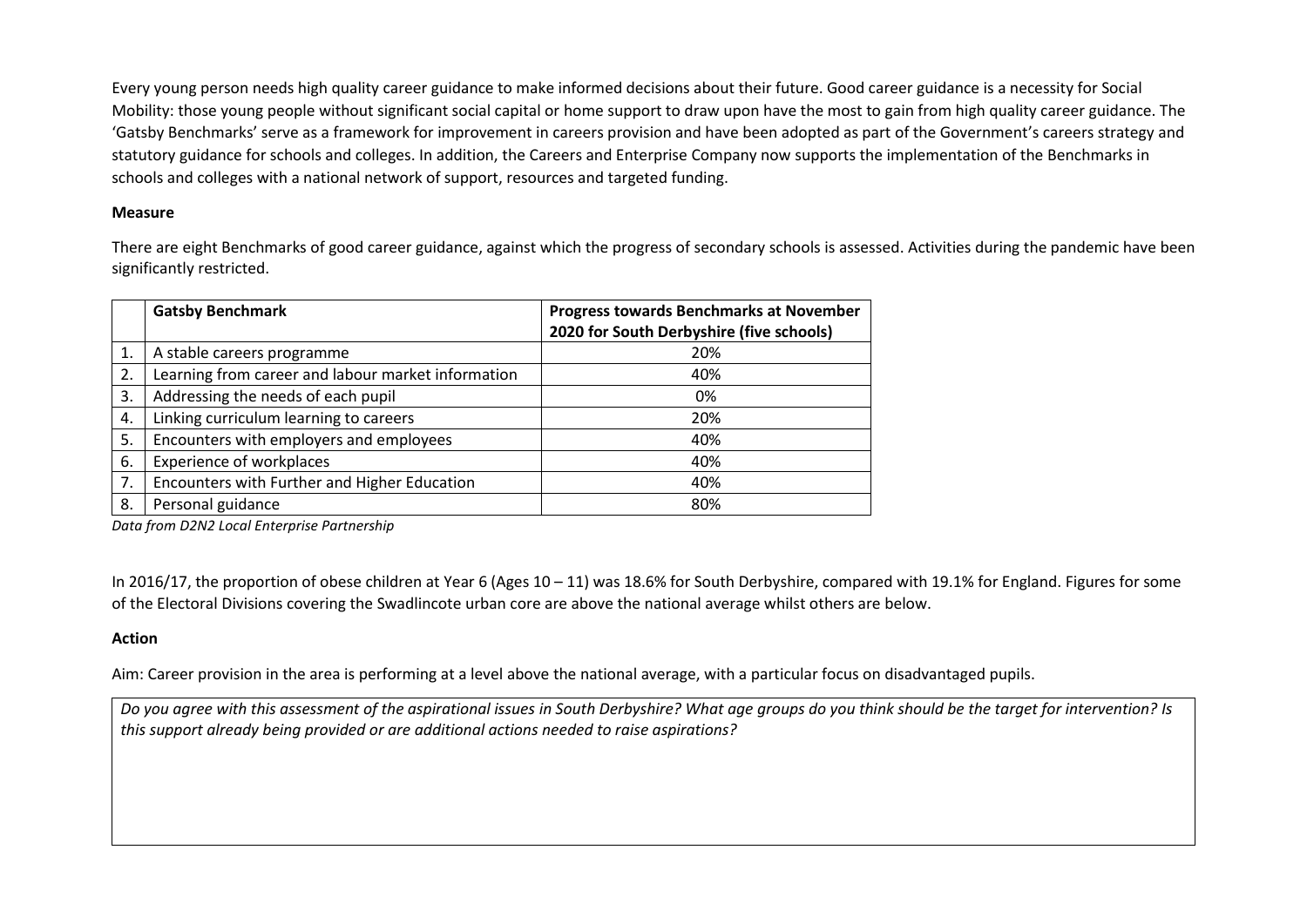#### **ADVOCATION**

#### **Issue**

In 2021 South Derbyshire CVS undertook an ethnographic study on behalf of the South Derbyshire Partnership, engaging with the parents of children on Free School Meals in the DE11 postcode area. Ethnography is a practice that recognises that where we live and who we live with shapes us and that much of what contributes to the challenges of individual people can only be observed and explained through stories of lived experience - rather than measured or quantified. It is about having detailed conversations with people in the contexts of their lives, in ways that value their unique perspectives and experiences to help us to better understand problems and solutions faced by them and others in their communities.

Families were approached through South Derbyshire CVS contacts, secondary schools and requests from local service providers/agencies. In total nine adults responsible for 29 children who were/would be eligible for Free School Meals actively participated. The key findings of the study are outlined below.

Participants have high aspirations for their children:

- this included 'doing better than me' in work and education, being healthy and happy;
- participants wanted to help make things better and fairer for their children; Access, trust and mutuality can be learnt about through the framework and process;
- there are some features of Social Mobility specific to boys/men; This may take some significant resource and culture change for schools and related organisations to reduce the disparity; and,
- employment practice is one element of the solution and may provide inter-generational change.

Participants experience multiple barriers to Social Mobility:

- this includes being victims of serious violent crime or, domestic abuse and/or childhood trauma;
- there is also bereavement, chronic illness/pain and disability, and for some being a relative of a substance abuser; This reduces social capital and precipitates relocation, anxiety or stress and damaged self-confidence;
- access to good services is a barrier: Access physically and meeting referral criteria, and/or meriting support; Access to good and basic information about university and college is important.
- schools are a trusted support agency and signpost to other services;
- participants have not/are not obtaining the services they merit receiving;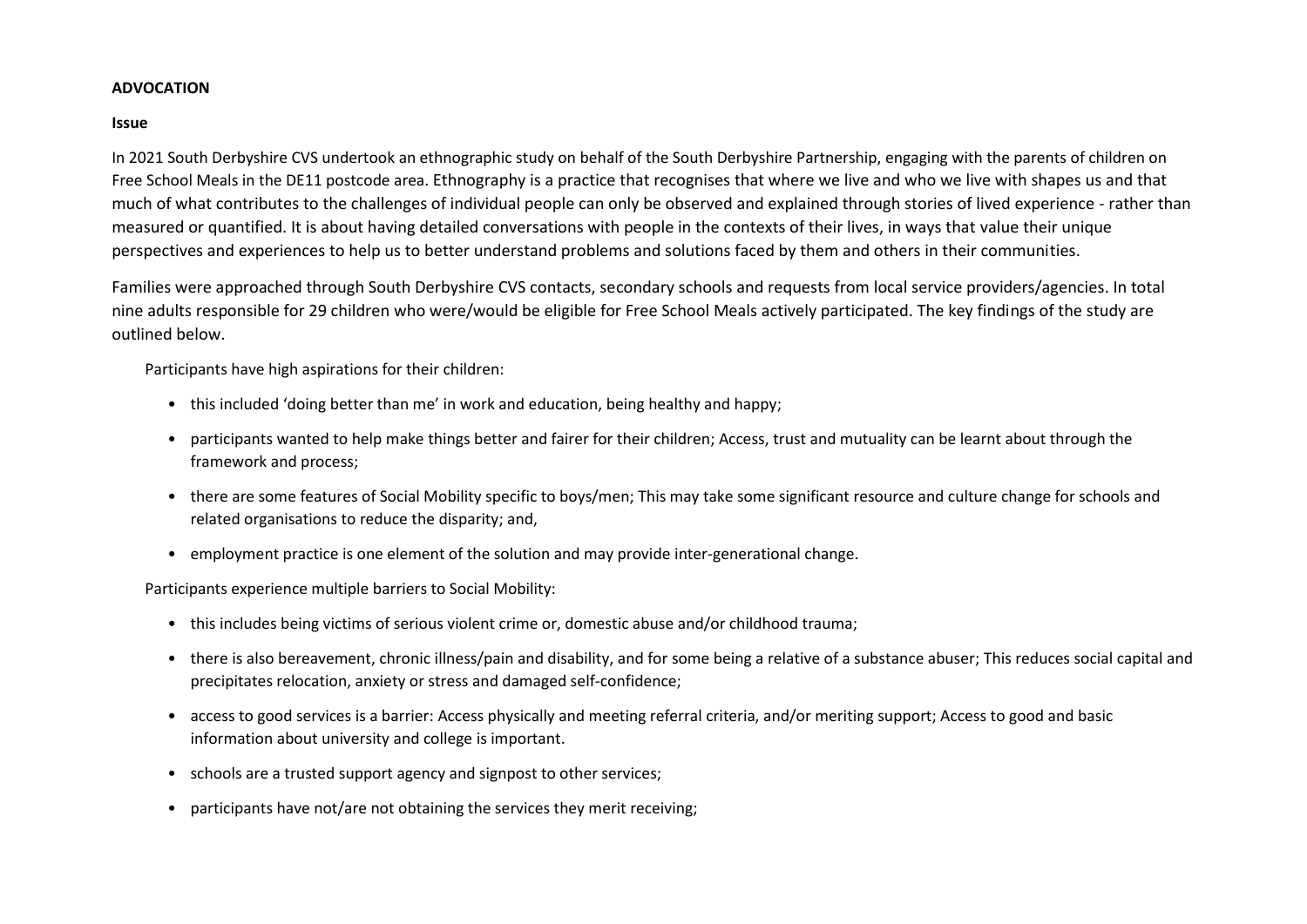- disadvantage in families as a result of their parents' lives has penalties that are financial, as well as emotional;
- disadvantage financially is also a result of unpaid caring responsibilities and the benefit cap impacts some; and,
- participants are connected out of county; The geographical boundaries of services and councils are not the boundaries that participants recognise.

More access to employment, and encounters with employers are needed to broaden the horizons of children and to broaden the options of boys:

- 'soft services' like youth work may begin this; and,
- aspirations for siblings are differentiated; There is a perceived difference for boys that merits a focus because of the potential bind of predecessors.

Stakeholders should work to tackle this together:

- there are new ways that could be developed, including partnerships among schools and the operation of stakeholders in their own workplaces; and,
- consideration specifically could be made for the support for families after trauma such as domestic abuse and the resulting experience of mental ill health or lack of self-confidence.

In assessing Social Mobility, disadvantaged pupils are identified by their status as coming from low-income households (based on Free School Meal eligibility). However, in many cases the ethnographic research revealed that the challenges the households faced were not due to economic circumstances alone. This aligns with evidence that South Derbyshire has a relatively strong economy. Despite job opportunities being available, parents in the household often faced multiple barriers to improving their economic circumstances. It is often a much more complex picture that also includes issues relating to, for example, physical/mental health, crime, bereavement and caring responsibilities - and frequently several of these issues combined. In many cases, unless these issues are addressed it will be difficult to raise the Social Mobility of the children in the household.

The situation is exacerbated by some of these households not accessing the range of support services available from the public and voluntary/community sector. This may be due to a lack of awareness or confidence, believing that others are more needy or deserving, eligibility or accessibility challenges. There may also be a fear of discussing the issues they face with public bodies.

For some households, there may be a need for a family 'advocate' to engage with them on a one-to-one basis. The role of an advocate is to offer independent support to those who feel they are not being heard and to ensure they are taken seriously and that their rights are respected. It is also to assist people to access and understand appropriate information and services. An advocate can ensure a person has the tools to make an informed decision; It is not about making the decision for the person. An advocate amplifies the views of the person they are supporting, and should empower the person to advocate for themselves wherever possible. An advocate is not an advice worker but will support the person to gather, understand and process the information and advice they are given by others.